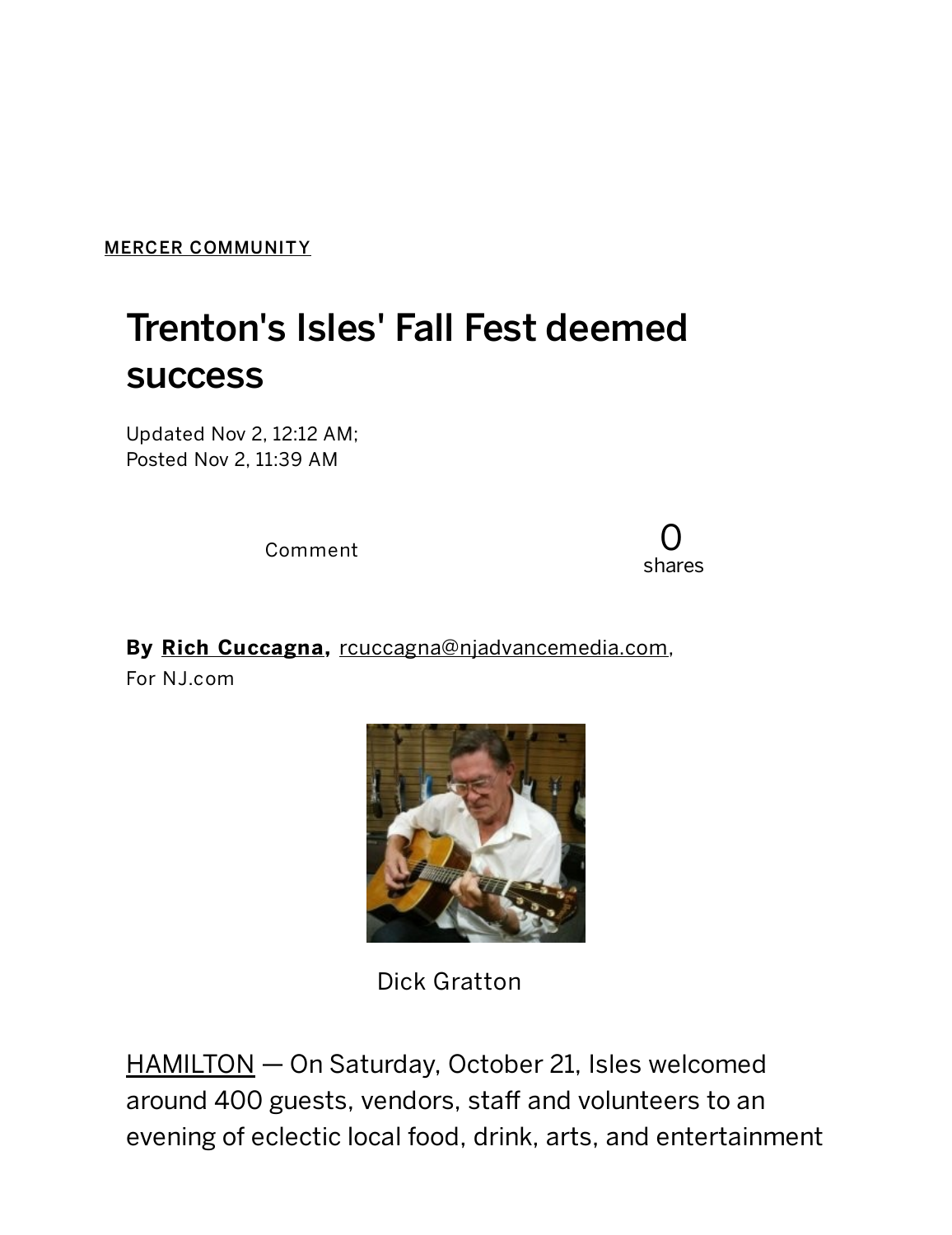at the new Social Profit Center at Mill One. The fundraiser invited guests to savor the flavor of the local community and celebrate Isles and the renovated, formerly vacant historic mill. Fall Fest showcased local restaurants, offering a variety of locally sourced and inspired entrees and desserts, as well as N.J. specialties including local wine, craft brews, cider and more. It was truly a special night as the building came to life as guests enjoyed the tastes, sights and sounds of the local Trenton community, whilst touring rejuvenated Mill One spaces.

As guests arrived, they were treated to the incredible skills of the Trenton Circus Squad and had the opportunity to roam the building listening to local musicians and viewing artists at work. Dinner offered guests a chance to sample a range of dishes from many local favorites as well as more recently established vendors, such as the Trenton Junior Chefs program. This catering group supplied a menu that incorporated Isles' seasonal produce (that they helped harvest) and Isles' very own honey. As program founder and Executive Director of the Shiloh Community Development Corporation Marie Thelusma-Chase commented, "The Trenton Junior Chef were so excited upon arrival...the venue was spectacular and the event was so well attended. They definitely enjoyed serving the guests."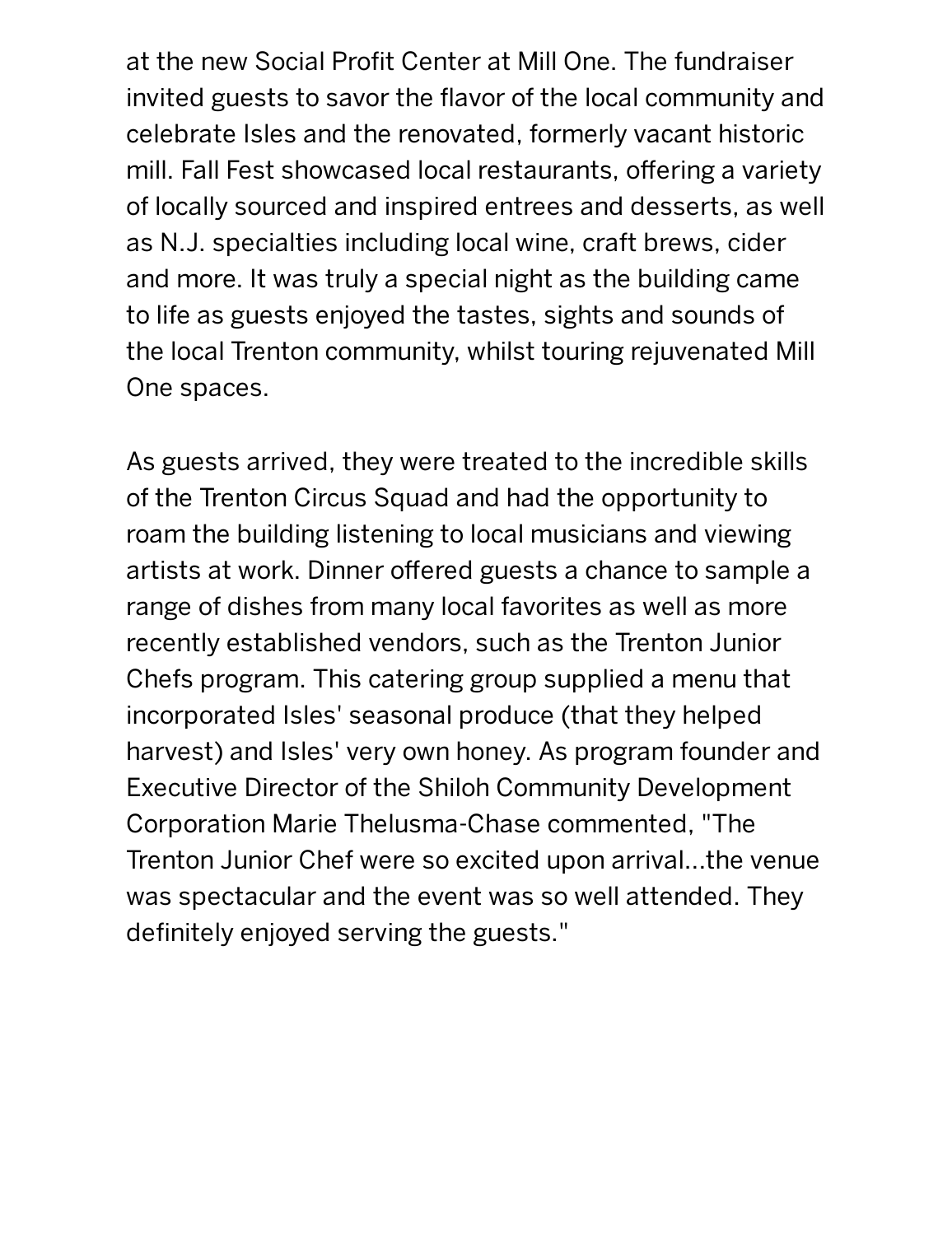Mill One artist-in-residence Malcolm Bray worked on a largescale canvas in his studio, one of several artist spaces in the new Social Profit Center. "The energy and potential is tremendous...a diamond in the rough," says Bray about the new space. Guests were able to watch artists at work in a variety of medium including sculpture, graffiti and tattoo inspired art, and watercolors, whilst sipping signature cocktails with locally sourced ingredients or trying the N.J. wine, beer and cider providers. They were also able to discover more about the work Isles does through a series of interactive pop up exhibits and learn the story of the stunning large brick and timber frame 1894 factory building through large scale galleries exhibited throughout.

Jazz guitarist Dick Gratton was one of the featured performers and has a personal connection to a previous tenant of Mill One. His mother, Geraldine Gratton, worked for Atlantic Products Co. from about 1946 to 1952. Mr. Gratton would pick her up from work to return to their neighborhood just a few blocks away. Fall Fest brought him back to a reimagined and revitalized Mill One to perform alongside other talented local musicians.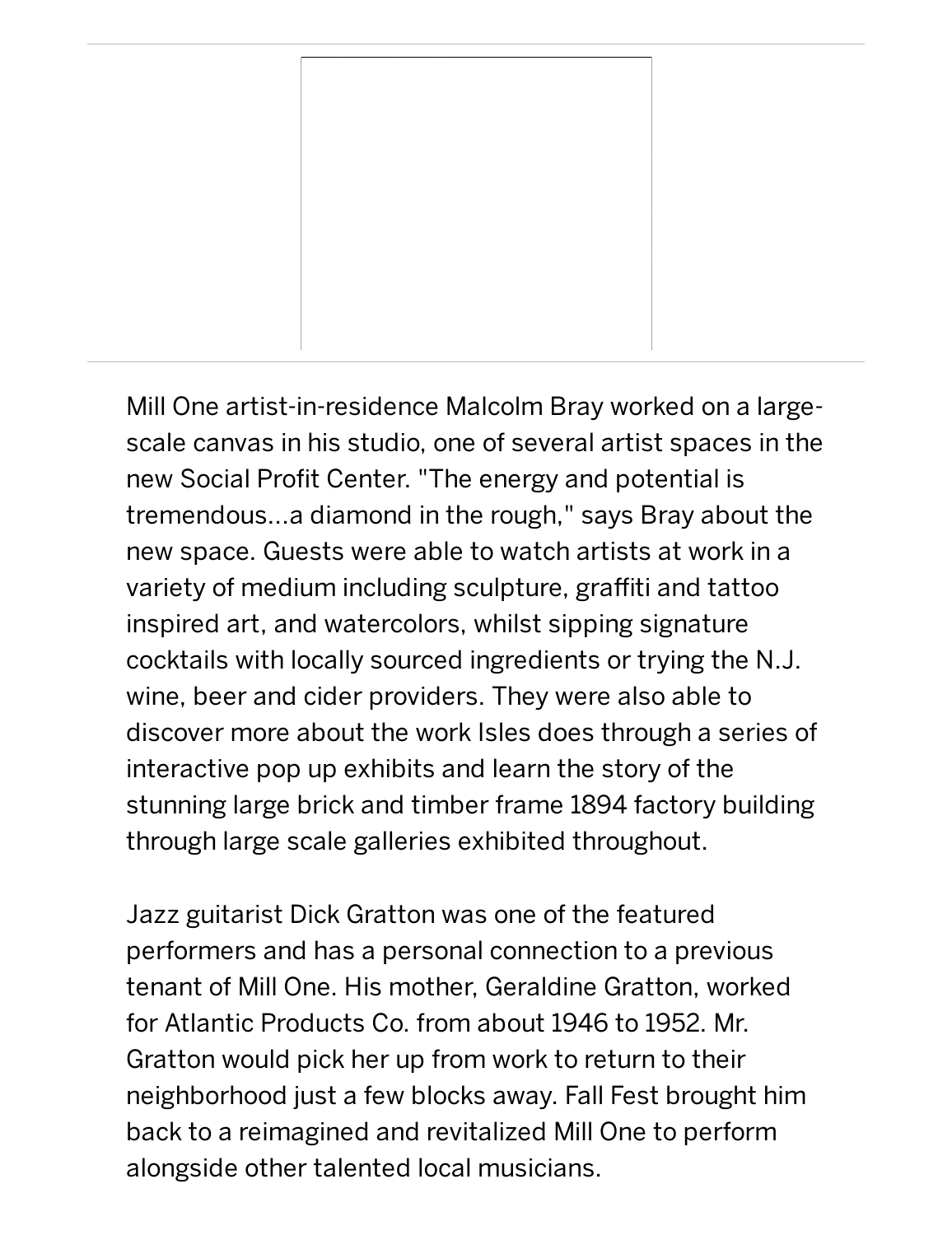During the evening, guests learned about Isles' Social Profit Center at Mill One, which is bringing together social impact businesses, nonprofits, and arts spaces under one roof, offering flexible office, warehouse, studio and event spaces. Fall Fest also saw community partners mingle and share in the night of celebration bringing together friends and organizations from the Trenton area together in the newly refurbished historic building. Isles' Chief Development Officer Corey Waldron says, "We're proud to bring together such a diverse, unique group of supporters and partners to celebrate Isles' work and show off the progress we've made at Mill One. Fall Fest provided us with a glimpse of what's to come. The energy created by bringing people together in the Social Profit Center will create opportunities for improved services and deepened impact throughout our region."

Founded in 1981, Isles, Inc. is a community development and environmental organization designed to foster selfreliant families and healthy, sustainable communities. Isles revitalizes communities, builds wealth, educates and trains, and creates healthy homes and spaces. Beyond its central